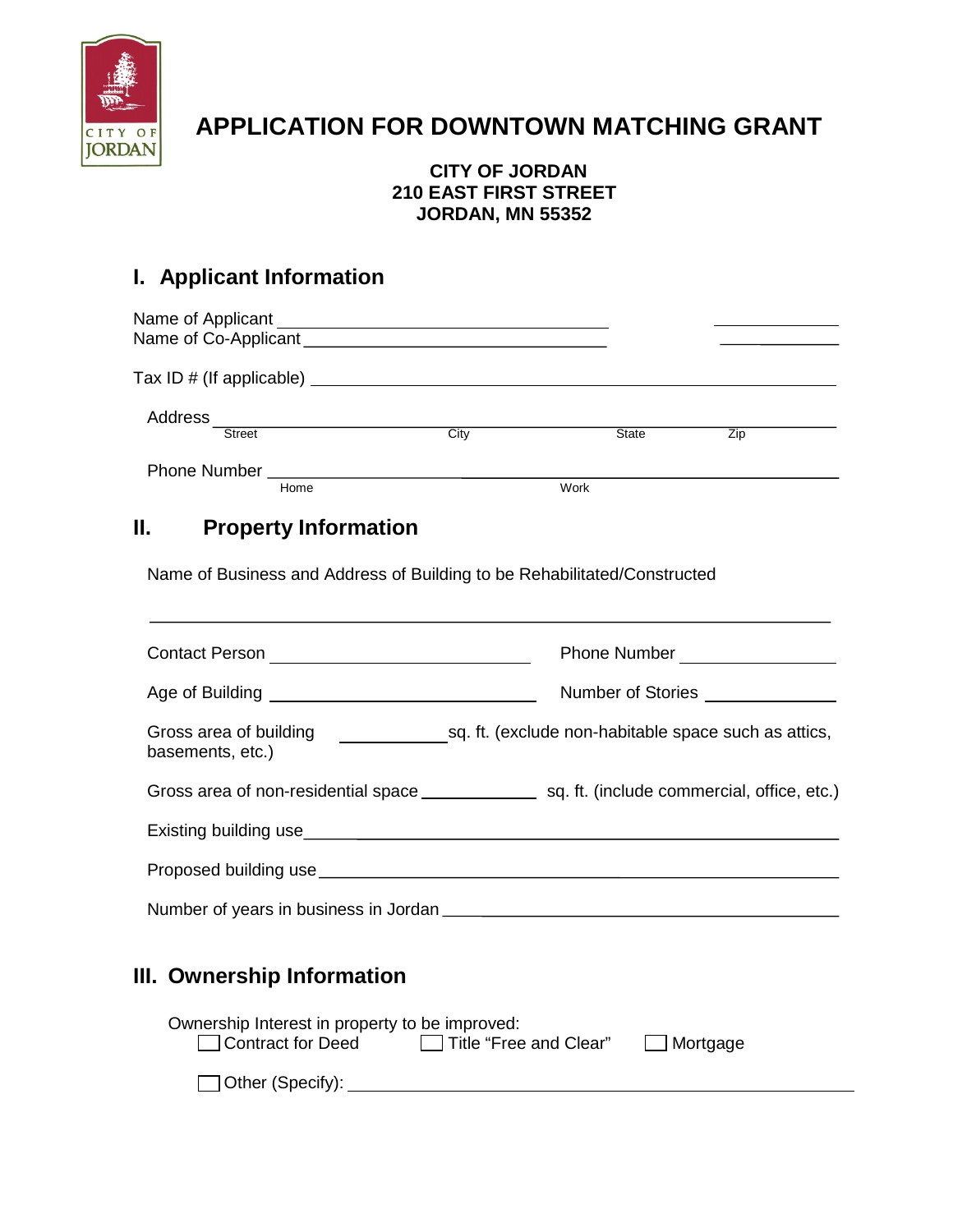Name(s) on Title: Specify ownership interest of each individual named on the title (joint, tenants-in-common, life estate, partnerships, corporations, etc):

 $\sim$ 

| Form of Business Organization                                                                                                               |                                              |                                |
|---------------------------------------------------------------------------------------------------------------------------------------------|----------------------------------------------|--------------------------------|
| CD Purchaser<br>$\Box$ Limited Partnership                                                                                                  | <b>Tenant Operator</b><br><b>Partnership</b> | Sole Proprietor<br>Corporation |
| Please attach a copy of the most recent Property Tax Statement from the County<br>Assessor's office and Proof of Insurance on the building. |                                              |                                |

## **IV.Estimated Rehabilitation Costs and Requested Loan Information**

**Please describe proposed improvements:** (If necessary, please attach additional pages, including any plan drawings, contractors' bids or proposals obtained by the applicant. Please itemize costs when possible).

| Estimated Total Cost of Proposed Rehabilitation Work: \$                                                                          |
|-----------------------------------------------------------------------------------------------------------------------------------|
|                                                                                                                                   |
| Requested Loan Amount from Program-Loan amount may be up to 50% of the<br>total construction costs, with maximum of \$5,000 for " |
|                                                                                                                                   |
| <b>Source of Remaining Funds</b><br>Personal Savings <b>Delaction</b> Private-Sector Loan (Institution:                           |
| Other: (please specify)                                                                                                           |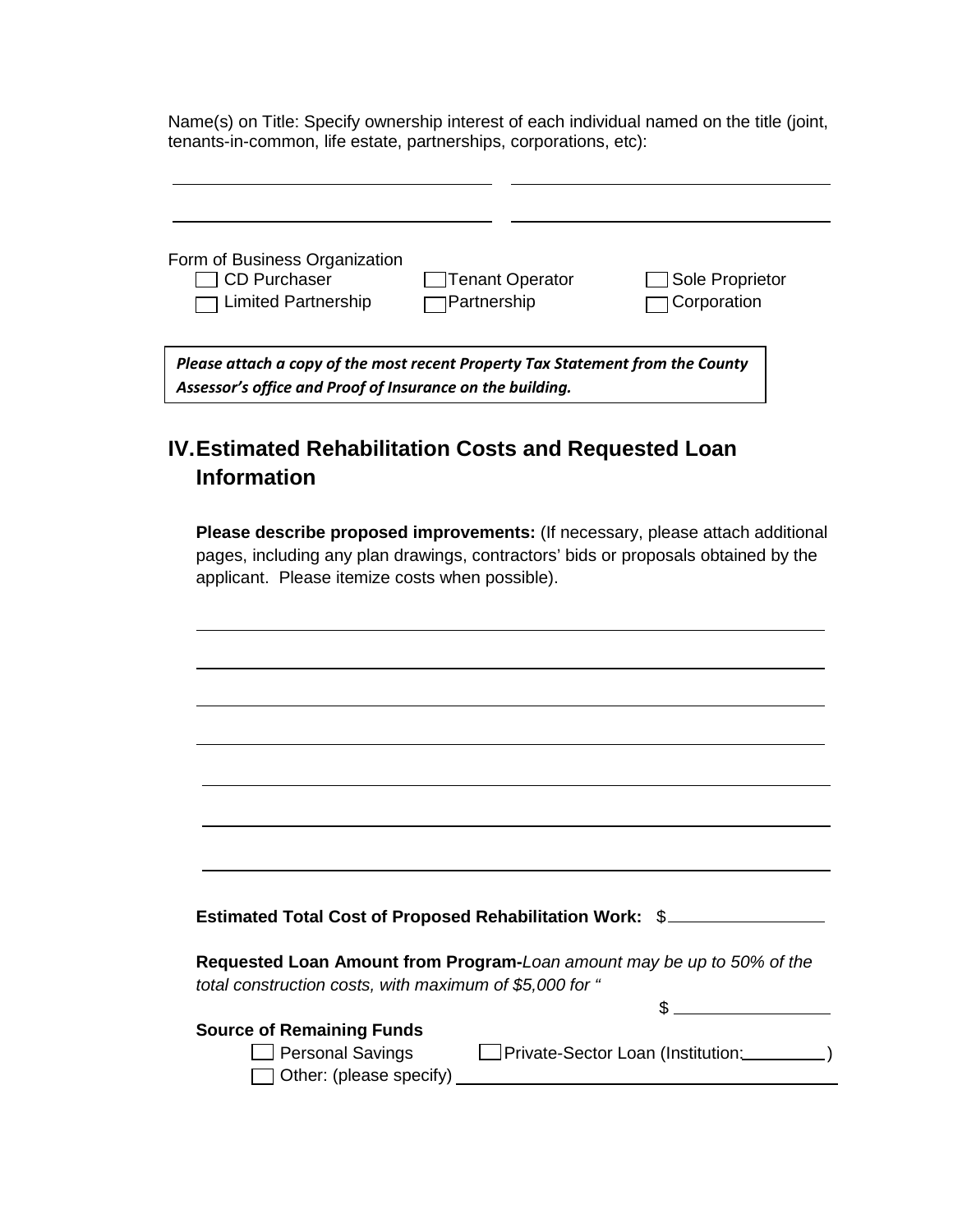#### **Building Permits & Inspections**

Applicant is responsible for obtaining appropriate building permits, per the Jordan City Code. In the case of improvements that do not require a city-issued building permit, the applicant must submit the name and state license number of the contractor completing the work and agree to an inspection of the work by a city building official.

#### **Loan Disbursement**

Awarded loan funds will be dispersed to the contractor or vendor upon submittal of receipts or invoices for supplies purchased and inspection which certifies the work completed is in accordance with the Design Standards and other City ordinances.

### **V. Certification**

City staff or an authorized representative shall have the right to inspect the property to be improved at any time from the date of application upon giving due notice to the owner and to occupants.

I/We understand that any intentional misstatements will be grounds for disqualification.

I/We authorize program representatives the right to access the property to be improved for the purpose of the deferred loan program and to take photographs of the structure before and after rehabilitation.

I/We further understand that I/we will make the final selection of the improvements to be made with the loan funds and that the contract for improvements will be solely between myself and the contractor(s). The administering agency will not be liable for the inadequate performance of the contractor(s).

Applicant Date **Date** 

Co-Applicant Date